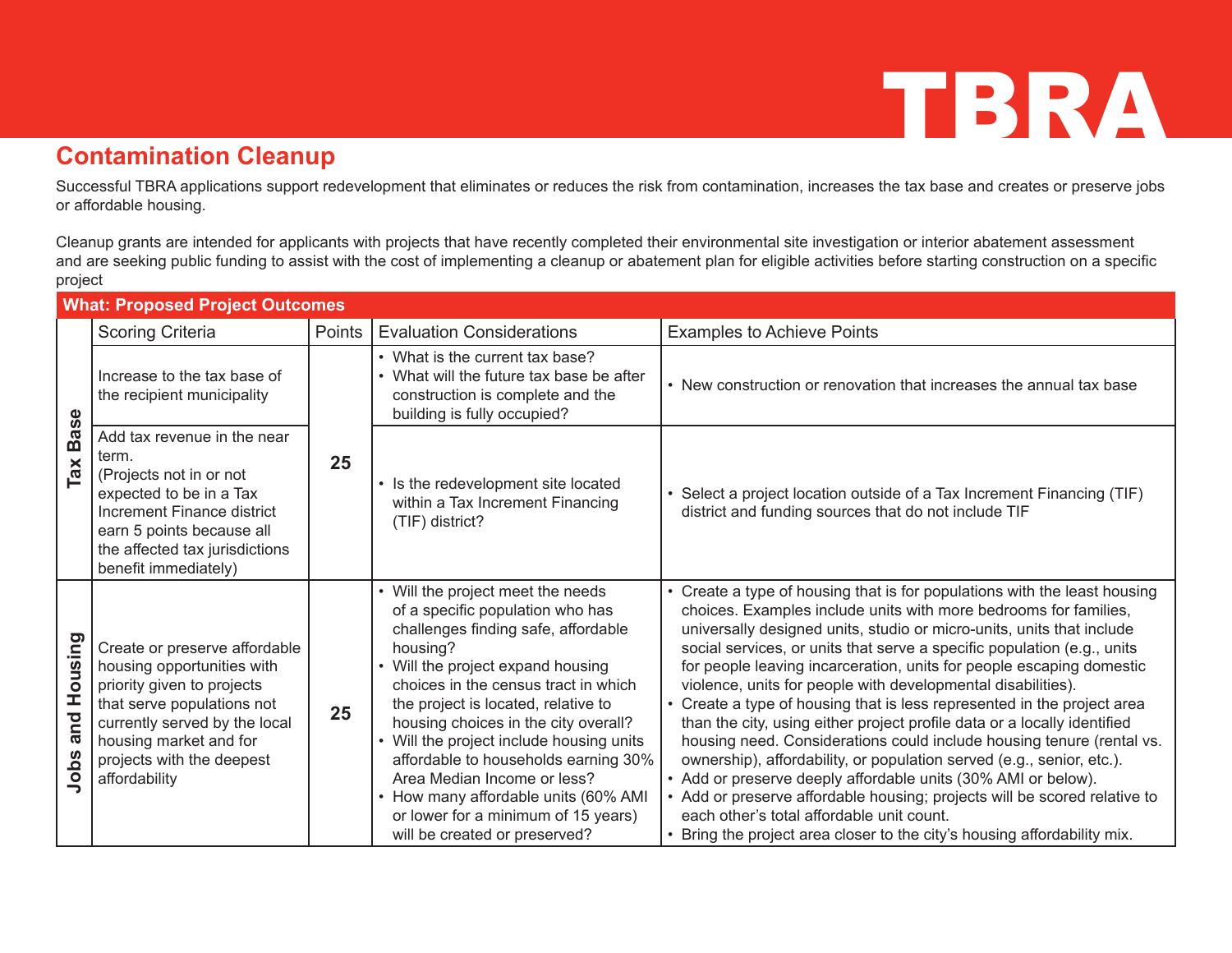| <b>What: Proposed Project Outcomes</b> |                                                                                                                                                                                                                                                                                                                                                                                                                                                                                    |        |                                                                                                                                                                                                                                                                                                                                                                                                                                                                                                                                                  |                                                                                                                                                                                                                                                                                                                                                                                                                                                                                                                                                                                                                                                                                                                                                                                                                                                                                                                                                                             |  |
|----------------------------------------|------------------------------------------------------------------------------------------------------------------------------------------------------------------------------------------------------------------------------------------------------------------------------------------------------------------------------------------------------------------------------------------------------------------------------------------------------------------------------------|--------|--------------------------------------------------------------------------------------------------------------------------------------------------------------------------------------------------------------------------------------------------------------------------------------------------------------------------------------------------------------------------------------------------------------------------------------------------------------------------------------------------------------------------------------------------|-----------------------------------------------------------------------------------------------------------------------------------------------------------------------------------------------------------------------------------------------------------------------------------------------------------------------------------------------------------------------------------------------------------------------------------------------------------------------------------------------------------------------------------------------------------------------------------------------------------------------------------------------------------------------------------------------------------------------------------------------------------------------------------------------------------------------------------------------------------------------------------------------------------------------------------------------------------------------------|--|
|                                        | <b>Scoring Criteria</b>                                                                                                                                                                                                                                                                                                                                                                                                                                                            | Points | <b>Evaluation Considerations</b>                                                                                                                                                                                                                                                                                                                                                                                                                                                                                                                 | <b>Examples to Achieve Points</b>                                                                                                                                                                                                                                                                                                                                                                                                                                                                                                                                                                                                                                                                                                                                                                                                                                                                                                                                           |  |
| Housing<br>and<br>Jobs                 | Create new affordable<br>housing that furthers the<br>City's ability to meet their<br>share of the region's need<br>for affordable housing,<br>considering what the need is<br>across affordability levels;<br><b>OR</b><br>Preserve and rehabilitate<br>affordable housing,<br>prioritizing communities<br>at highest risk of losing<br><b>Naturally Occurring</b><br>Affordable Housing (NOAH)<br>and/or communities with<br>higher rates of housing cost<br>burdened households |        | • If new construction, how well do the<br>affordability limits correspond to the<br>City's allocation of affordable housing<br>need?<br>• If preservation, how well do the<br>affordability limits correspond to the<br>City's residents that are experiencing<br>housing cost burden (paying more<br>than 30% of a household's gross rent<br>toward housing)?<br>• Is the project creating or preserving<br>affordable housing in an area known<br>to have lost or are expected to lose<br>existing affordable housing within the<br>next year? | • If new construction, help meet the city's need for future affordable<br>housing at needed levels of affordability OR If preservation, help<br>preserve housing at affordability levels that are most needed by<br>comparing shares of cost burdened households by levels of income to<br>units affordable at those income levels.<br>• (Allocation of affordable housing need (for new construction) and<br>shares of cost burdened households by income level (for preservation)<br>are provided in project profiles.)<br>• Creating or preserving affordable housing in an area where the<br>applicant can identify any recent loss of affordable housing or can<br>describe how existing affordable housing is at risk. More points when<br>housing lost/anticipated to be lost is in the project area (i.e., census<br>tract) versus city-wide.<br>• (Affordable housing loss or affordable housing loss risk will be<br>considered in the context of the community.) |  |
|                                        | Create or preserve<br>permanent employment<br>opportunities with priority<br>given to projects with living<br>wage jobs                                                                                                                                                                                                                                                                                                                                                            |        | • Will the proposed development<br>project create or preserve living wage<br>jobs (jobs that earn \$51,300/year or<br>more)?                                                                                                                                                                                                                                                                                                                                                                                                                     | • Living wage jobs created/preserved relative to other applications,<br>especially if existing project area jobs pay lower average wages than<br>jobs in the city or in the region.                                                                                                                                                                                                                                                                                                                                                                                                                                                                                                                                                                                                                                                                                                                                                                                         |  |
|                                        | Create jobs in priority<br>high-growth and high-<br>opportunity sectors of the<br>region's economy including<br>technology or environment;<br>and/or advance city job<br>growth priorities                                                                                                                                                                                                                                                                                         |        | • Will the project create new jobs in<br>regionally prioritized industry sectors<br>such as health care, technology, or<br>the environment?<br>• Will the project create jobs meet a<br>specific city economic development or<br>workforce development policy?                                                                                                                                                                                                                                                                                   | • Identify new jobs in regionally prioritized industry sectors, such as<br>technology, environment, or health care<br>• Identify new jobs in an industry sector prioritized by city policies                                                                                                                                                                                                                                                                                                                                                                                                                                                                                                                                                                                                                                                                                                                                                                                |  |
|                                        | Increase permanent living<br>wage jobs in a qualified<br>Seeding Equitable<br><b>Environmental Development</b><br>(SEED) eligible area                                                                                                                                                                                                                                                                                                                                             |        | • Will there be new jobs earning<br>over \$51,300 per year in an area<br>selected for equitable development<br>(as determined by the Metropolitan<br>Council)?                                                                                                                                                                                                                                                                                                                                                                                   | • Providing jobs earning over \$51,300 per year in a Seeding Equitable<br>Environmental Development (SEED) eligible area.                                                                                                                                                                                                                                                                                                                                                                                                                                                                                                                                                                                                                                                                                                                                                                                                                                                   |  |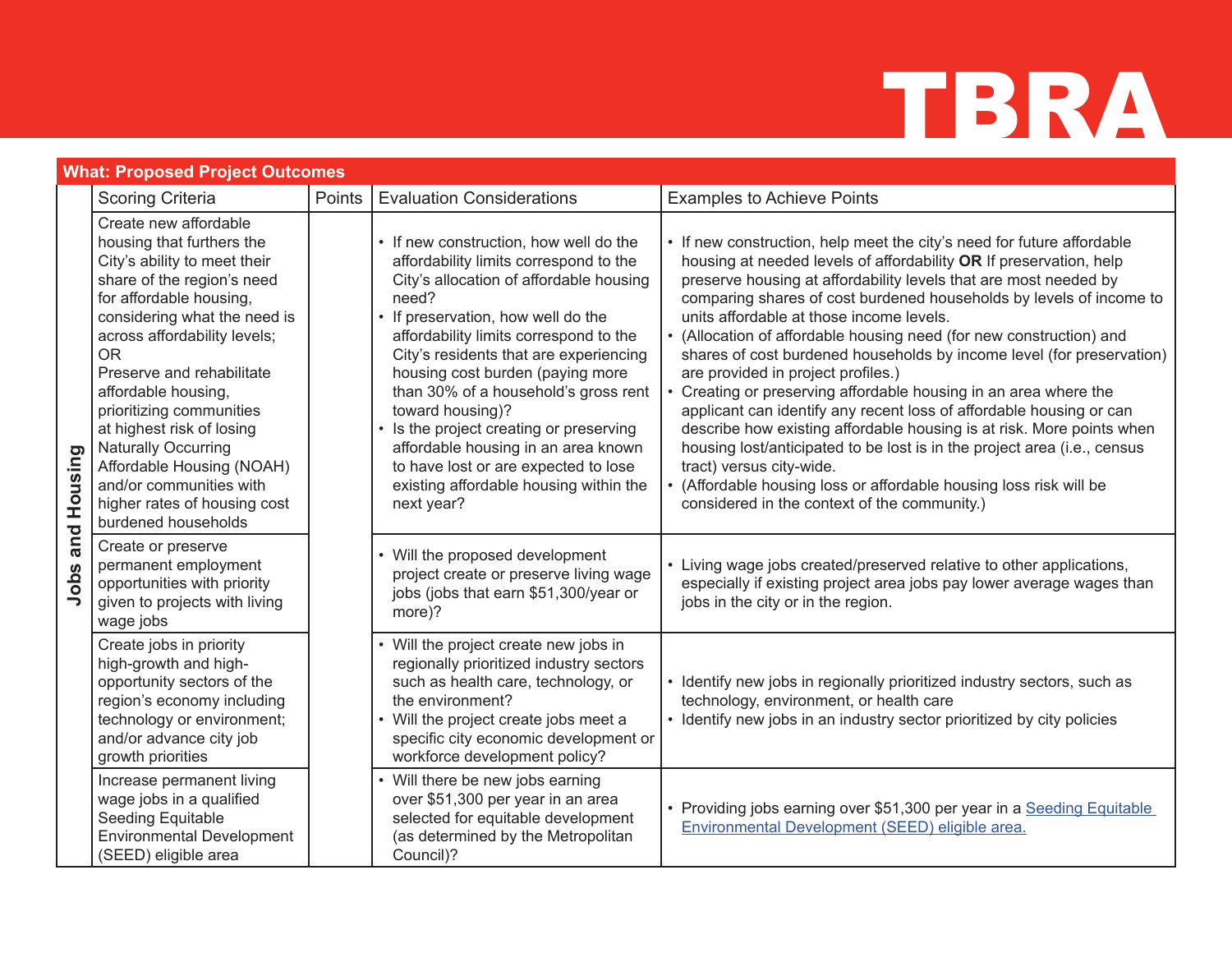| <b>What: Proposed Project Outcomes</b>      |                                                                                                             |        |                                                                                                                                                                                                                                                                                                                                                                                                                                                                                                                                                                                                                 |                                                                                                                                                                                                                                                                                               |
|---------------------------------------------|-------------------------------------------------------------------------------------------------------------|--------|-----------------------------------------------------------------------------------------------------------------------------------------------------------------------------------------------------------------------------------------------------------------------------------------------------------------------------------------------------------------------------------------------------------------------------------------------------------------------------------------------------------------------------------------------------------------------------------------------------------------|-----------------------------------------------------------------------------------------------------------------------------------------------------------------------------------------------------------------------------------------------------------------------------------------------|
|                                             | <b>Scoring Criteria</b>                                                                                     | Points | <b>Evaluation Considerations</b>                                                                                                                                                                                                                                                                                                                                                                                                                                                                                                                                                                                | <b>Examples to Achieve Points</b>                                                                                                                                                                                                                                                             |
| <b>Development</b><br>Connected<br>Compact, | Support efficient growth in<br>the region through adaptive<br>reuse, infill development or<br>redevelopment | 20     | • Is the proposed redevelopment site<br>on a vacant lot or require renovation<br>of an existing building?<br>• If the project involves housing, what<br>will be the future number of units per<br>acre?<br>• What is the proportion of gross<br>floor space relative to the size of<br>the redevelopment lot(s)? (This is<br>sometimes known as the floor-area<br>ratio or FAR.)<br>• If the project includes an industrial<br>use with at least 2 jobs per acre, is<br>the location near a street designated<br>as a freight corridor or within an<br>area with an existing regional<br>concentration of jobs? | • Propose redevelopment projects that increase the number of<br>residential units per acre (residential density) and/or the floor-area<br>ratio of the site.<br>• Projects that increase the number of jobs particularly within existing<br>areas with a high regional concentration of jobs. |
|                                             | Increase the use of transit<br>and alternatives such as<br>walking or biking                                |        | • Will the proposed development<br>project create or preserve living wage<br>jobs (jobs that earn \$51,300/year or<br>more)?                                                                                                                                                                                                                                                                                                                                                                                                                                                                                    | • Living wage jobs created/preserved relative to other applications,<br>especially if existing project area jobs pay lower average wages than<br>jobs in the city or in the region.                                                                                                           |
|                                             | Demonstrate a market<br>demand for future<br>redevelopment proposals                                        | 5      | • What similar developments have<br>been built or are under construction<br>near the proposed redevelopment site<br>in the past 3 years?<br>• How full are the similar development<br>sites nearby?<br>• Have tenants been identified for the<br>proposed redevelopment?<br>• Have pre-construction leases<br>been signed for the proposed<br>development?                                                                                                                                                                                                                                                      | • Identify similar developments existing or soon to be open near the<br>proposed redevelopment site.<br>• Identify occupancy or vacancy rates for similar developments near the<br>development site.<br>• Identify commitments by tenants, if any, for the proposed<br>redevelopment.         |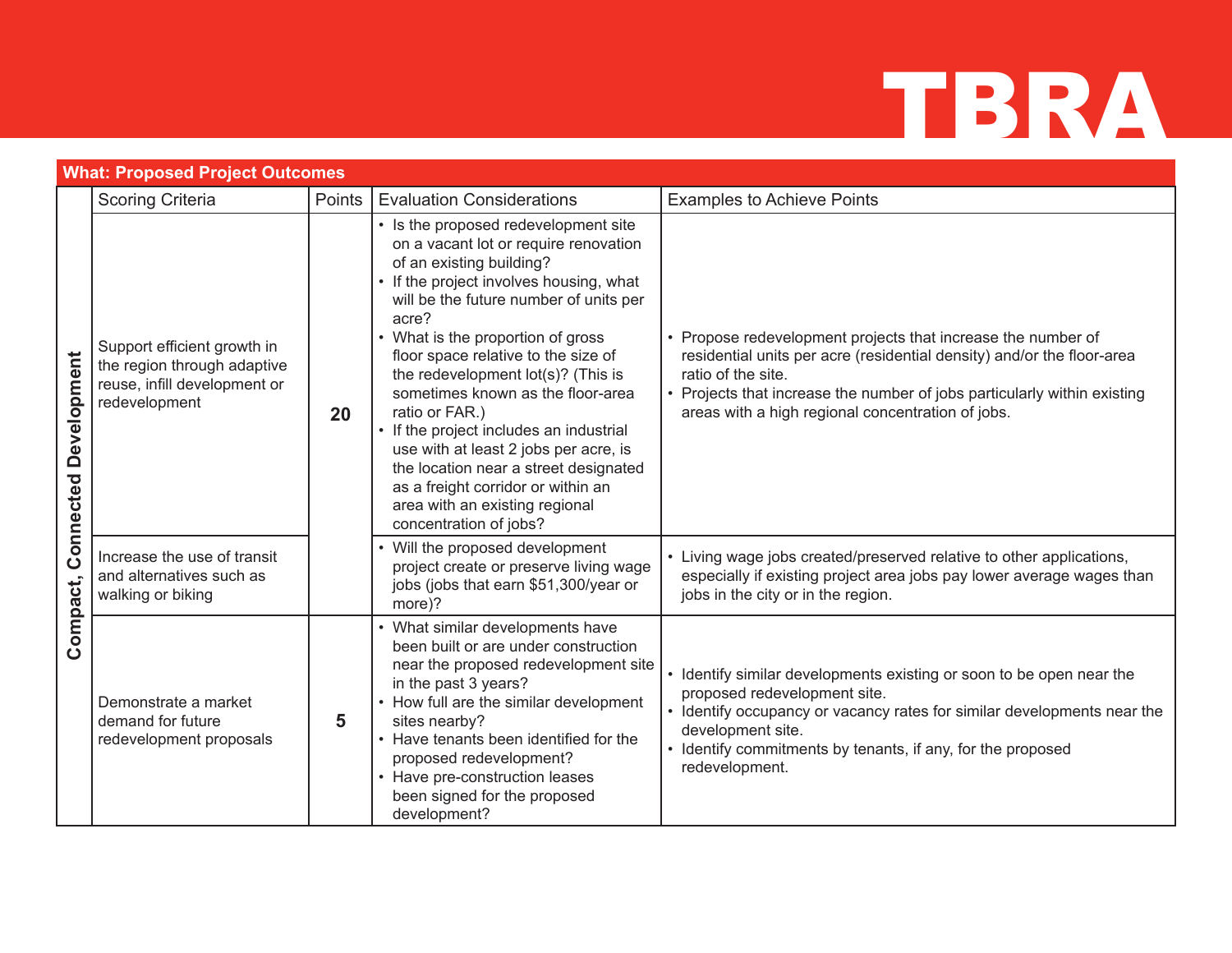

|                               | What: Proposed Project Outcomes                                                                                                                                                            |        |                                                                                                                                                                                                                                                                                                                                                                                          |                                                                                                                                                                                                                               |  |  |  |
|-------------------------------|--------------------------------------------------------------------------------------------------------------------------------------------------------------------------------------------|--------|------------------------------------------------------------------------------------------------------------------------------------------------------------------------------------------------------------------------------------------------------------------------------------------------------------------------------------------------------------------------------------------|-------------------------------------------------------------------------------------------------------------------------------------------------------------------------------------------------------------------------------|--|--|--|
|                               | <b>Scoring Criteria</b>                                                                                                                                                                    | Points | <b>Evaluation Considerations</b>                                                                                                                                                                                                                                                                                                                                                         | <b>Examples to Achieve Points</b>                                                                                                                                                                                             |  |  |  |
| Livability<br>Environment and | Cleanup contaminated sites with<br>the greatest potential to improve the<br>environment and reduce risk to human<br>health                                                                 | 25     | • What are the contaminants of concern for the<br>redevelopment project?<br>• What pollutants, contaminants or hazardous substances<br>exceed concentrations allowed according to state and<br>federal rules?<br>• What is the exposure risk for the contaminants identified<br>(i.e., soil, water, soil vapor, interior abatement, etc.)?<br>• How much of the site will be cleaned up? | • Sites that pose the greatest risk to human<br>health and the environment.                                                                                                                                                   |  |  |  |
|                               | Maximize access to local and regional<br>parks and trails through outreach, site<br>design, or programming                                                                                 |        | • How close is the redevelopment site to a local or<br>regional trail or park?<br>• Will the proposed redevelopment improve direct access<br>to a park or trail head?                                                                                                                                                                                                                    | • Sites near existing regional or local parks and<br>trails.<br>• Create or improve a direct connection to a park<br>or trail.                                                                                                |  |  |  |
|                               | Conserve vital existing regional<br>natural resources features and<br>functions                                                                                                            | 20     | • Are there any vital natural habitats or features such<br>as lakes, creeks, wetlands identified by the Minnesota<br>Department of Natural Resources as Regionally<br>Significant Ecological Areas that will be protected as<br>part of the redevelopment project?                                                                                                                       | • Integrating recognized existing natural habitat<br>in the proposed development.                                                                                                                                             |  |  |  |
|                               | Conserve, restore or protect the<br>region's water resources through<br>environmentally sound opportunities<br>for recharging groundwater with best<br>management practices for stormwater |        | • Will the site capture and infiltrate rain?<br>• Will the site slow the rate of water going off-site?<br>• Will other features such as green roofs hold rain?                                                                                                                                                                                                                           | • Capturing or slowing rain going off-site,<br>reducing local flooding and/or infiltrating rain on<br>the project site.                                                                                                       |  |  |  |
|                               | Commitment to resilient energy<br>infrastructure using renewable and/or<br>district energy sources                                                                                         |        | • Will the use of renewable energy such as solar, wind or<br>geothermal power be added on site?<br>• Will the redevelopment be connected to a local energy<br>source such as district energy or a microgrid?                                                                                                                                                                             | • Increase the use of renewable energy on the<br>site.                                                                                                                                                                        |  |  |  |
|                               | Increase job opportunities within<br>micro-enterprises, worker-owned<br>businesses, or other business models<br>that support wealth creation                                               |        | • If the project includes commercial or industrial space,<br>will the ownership or leasing arrangement encourage<br>growth of owner equity for small businesses,<br>cooperatives, entrepreneurs, or micro-businesses?                                                                                                                                                                    | Identify proposed development leases or space<br>to be used or bought by micro-enterprises,<br>worker-owned businesses, or cooperatives?<br>· Identify commercial space to be used by<br>business incubators or accelerators. |  |  |  |
|                               | Potential to support equitable<br>environmental protection based on<br>project location and potential impact of<br>exposure                                                                |        | • Is the site located in an equitable development<br>area (meaning a Seeding Equitable Environmental<br>Development (SEED) eligible area)?<br>Are there vulnerable populations such as higher<br>concentrations of children or seniors, or others<br>disproportionately affected by the contaminants of<br>concern identified at the redevelopment site?                                 | • Identify how the proposed cleanup will<br>reduce the risk of exposure of recognized<br>environmental contaminants of concern to<br>vulnerable tenants and/or nearby residents.                                              |  |  |  |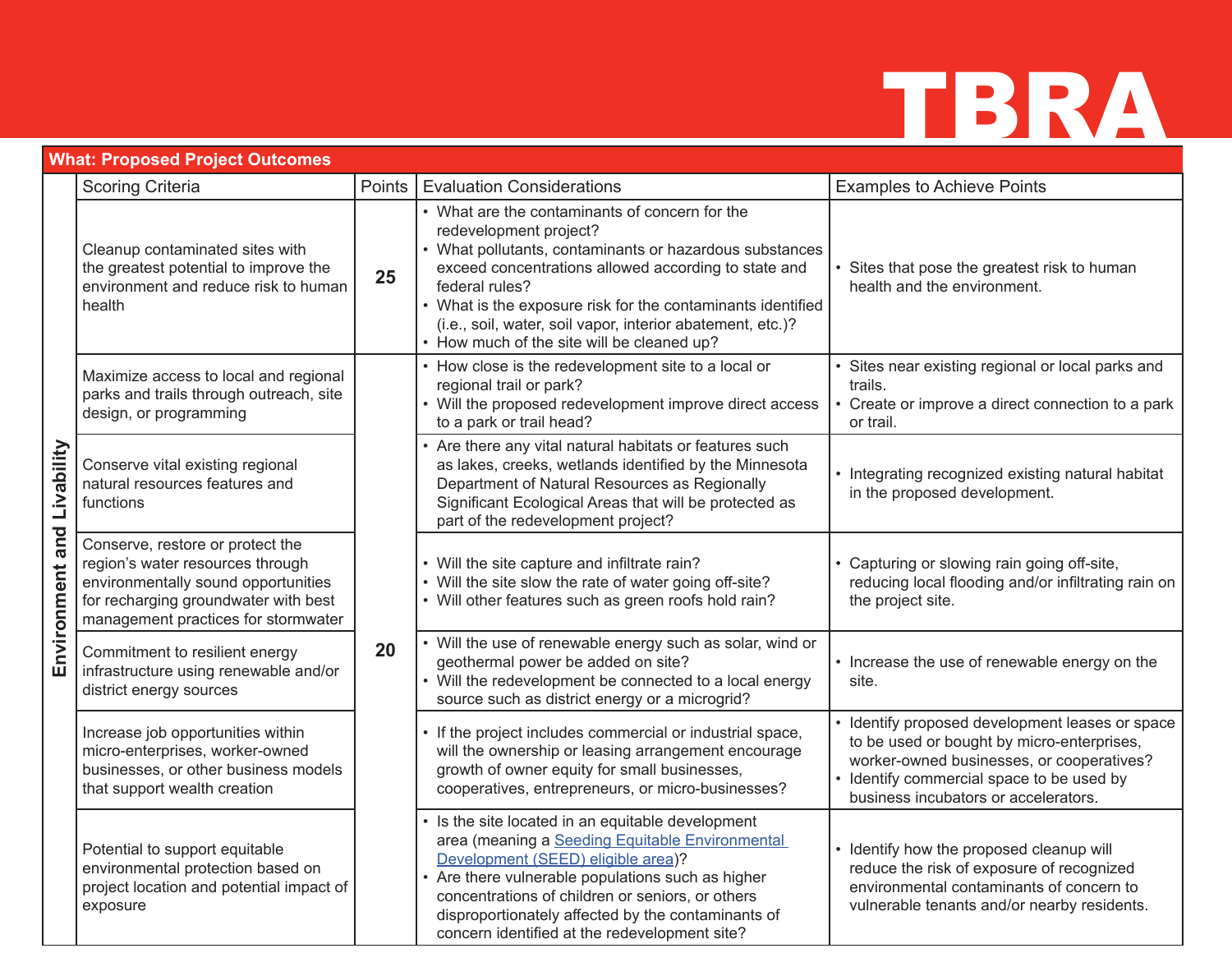|          | <b>How: Proposed Project Process</b>                                                                                                                      |        |                                                                                                                                                                                                                                                                                                                                                                                                       |                                                                                                                                                                                                                                                                                                                                                                                                                                                                                                                           |  |
|----------|-----------------------------------------------------------------------------------------------------------------------------------------------------------|--------|-------------------------------------------------------------------------------------------------------------------------------------------------------------------------------------------------------------------------------------------------------------------------------------------------------------------------------------------------------------------------------------------------------|---------------------------------------------------------------------------------------------------------------------------------------------------------------------------------------------------------------------------------------------------------------------------------------------------------------------------------------------------------------------------------------------------------------------------------------------------------------------------------------------------------------------------|--|
|          | <b>Scoring Criteria</b>                                                                                                                                   | Points | <b>Evaluation Considerations</b>                                                                                                                                                                                                                                                                                                                                                                      | <b>Examples to Achieve Points</b>                                                                                                                                                                                                                                                                                                                                                                                                                                                                                         |  |
| Process  | Address a residential and/<br>or workforce need that was<br>identified by or with residents<br>or workers most impacted by<br>racial or other disparities | 10     | • How was the need for the project<br>determined (e.g., private market, local<br>policy, community, communities of<br>color)?<br>• Who will benefit from the project, now<br>and in the future?                                                                                                                                                                                                       | • Project needs were identified to reduce inequities or were identified<br>by those most impacted by inequities.<br>• The project is expected to provide short- and long-term benefits to<br>individuals and communities most impacted by inequities.                                                                                                                                                                                                                                                                     |  |
|          | The city is taking steps<br>toward addressing inequities<br>at the local level, especially<br>efforts to implement equitable<br>development practices     | 4      | Has the city taken steps to define<br>and understand local disparities in<br>measurable outcomes influenced by<br>development patterns and decisions?<br>the city?<br>Has the city adopted policies that are<br>intended to mitigate disparities and/<br>or create more equitable development<br>outcomes?<br>Is the city taking tangible actions<br>to integrate equitable development<br>practices? | • The city has adopted policies, like a disadvantaged business<br>enterprise (DBE) policy, racial equity action plan, inclusionary zoning<br>or environmental sustainability building standards or workforce<br>programs that prioritize equitable development outcomes.<br>• The city participates in the Government Alliance on Race and<br>Equity (GARE) has an equity, human rights or similar commission or<br>advisory committee that informs local decisions, or other municipal<br>efforts to address inequities. |  |
|          | <b>Who: Proposed Project Team</b>                                                                                                                         |        |                                                                                                                                                                                                                                                                                                                                                                                                       |                                                                                                                                                                                                                                                                                                                                                                                                                                                                                                                           |  |
| Capacity | Demonstrate public applicant's<br>capacity to oversee<br>environmental cleanups                                                                           | 16     | • How have city staff managed prior<br>contamination cleanup grants?<br>Do the requested grant activities reflect<br>a good understanding of the eligible<br>uses of funds?<br>• If the applicant has received prior TBRA<br>grants, how much of the grant funding<br>has been relinquished in the past five<br>years?                                                                                | Prior successful grant management of TBRA funding, including<br>consistent provision of required reports and meeting grant<br>administration deadlines.<br>Providing an executed development agreement between the city and<br>private developer for projects involving publicly-owned land.                                                                                                                                                                                                                              |  |
|          | The team can demonstrate a<br>need for public financing                                                                                                   |        | • What is the total cost of cleanup?<br>• What sources are being or have been<br>pursued to finance the cleanup?                                                                                                                                                                                                                                                                                      | • The total cost of cleanup relative to the total investment shows a<br>need for public funding. (At a minimum, the total cleanup cost must<br>be over 1% of the total development cost.)<br>• A significant gap is demonstrated after all other public and private<br>sources for the cleanup are identified.                                                                                                                                                                                                            |  |